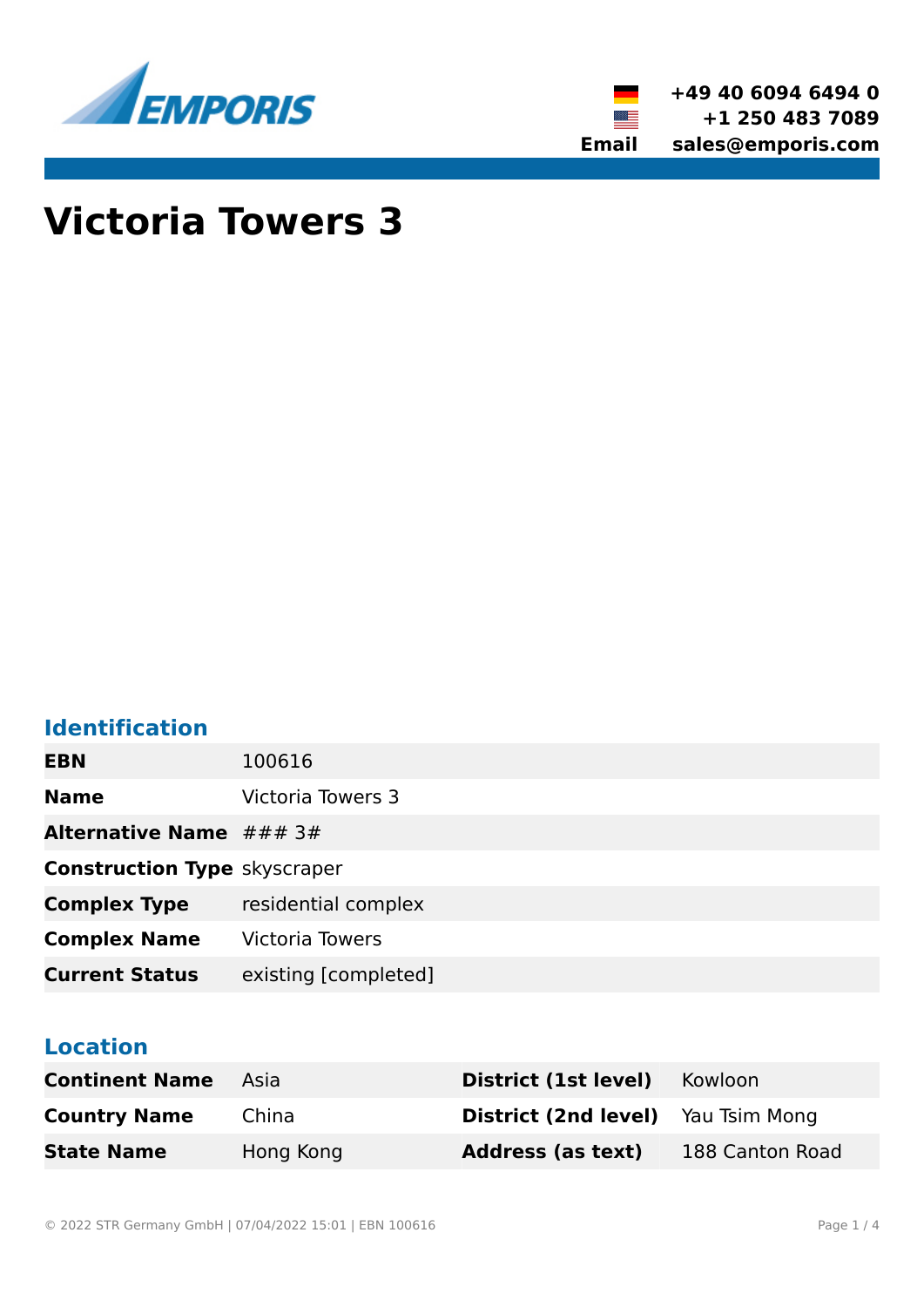| <b>EMPORIS</b> |
|----------------|

| Metro Area Name Hong Kong Metro | Area      | <b>Main Address</b> | 188 Canton Road |
|---------------------------------|-----------|---------------------|-----------------|
| <b>City Name</b>                | Hong Kong |                     |                 |
|                                 |           |                     |                 |
| <b>Description</b>              |           |                     |                 |

| <b>Structural</b><br><b>Material</b> | concrete | <b>Main Usage</b> | residential |
|--------------------------------------|----------|-------------------|-------------|
| <b>Architectural style modernism</b> |          |                   |             |

| <b>Spatial dimensions</b> |
|---------------------------|
|                           |

| <b>Height (structural)</b> | 698.82 ft Height (floor-floor)       | $9.51$ ft      |
|----------------------------|--------------------------------------|----------------|
| Height (tip)               | 698.82 ft <b>Floors (overground)</b> | 62             |
| Height (roof)              | 698.82 ft <b>Elevators</b>           | $\overline{4}$ |

### **Years and costs**

| <b>Year (construction)</b> | 2000 Year (construction | 2003 |
|----------------------------|-------------------------|------|
| start)                     | end)                    |      |

# **Involved companies**

| <b>Rocco Design Architects Ltd</b><br>38F AIA Tower, 183 Electric Road, North<br>Point<br>Hong Kong<br>China | Email info@rocco.hk |  |
|--------------------------------------------------------------------------------------------------------------|---------------------|--|

#### **Additional company data available for this building**

| <b>Construction Company</b> | Buy full PDF MEP Engineering            | Buy full PDF |
|-----------------------------|-----------------------------------------|--------------|
| <b>Developer</b>            | <b>Buy full PDF Property Management</b> | Buy full PDF |
| <b>Elevator Supplier</b>    | <b>Buy full PDF Quantity Surveyor</b>   | Buy full PDF |

# **Need additional information? Contact us now!**

| 'Phone       | +49 40 6094 6494 0 |
|--------------|--------------------|
| <b>Phone</b> | +1 250 483 7089    |
| Email        | sales@emporis.com  |

Hamburg 09:00 am - 07:00 pm<br>New York 03:00 am - 01:00 pm New York 03:00 am - 01:00 pm<br>Tokyo 04:00 pm - 02:00 am 04:00 pm - 02:00 am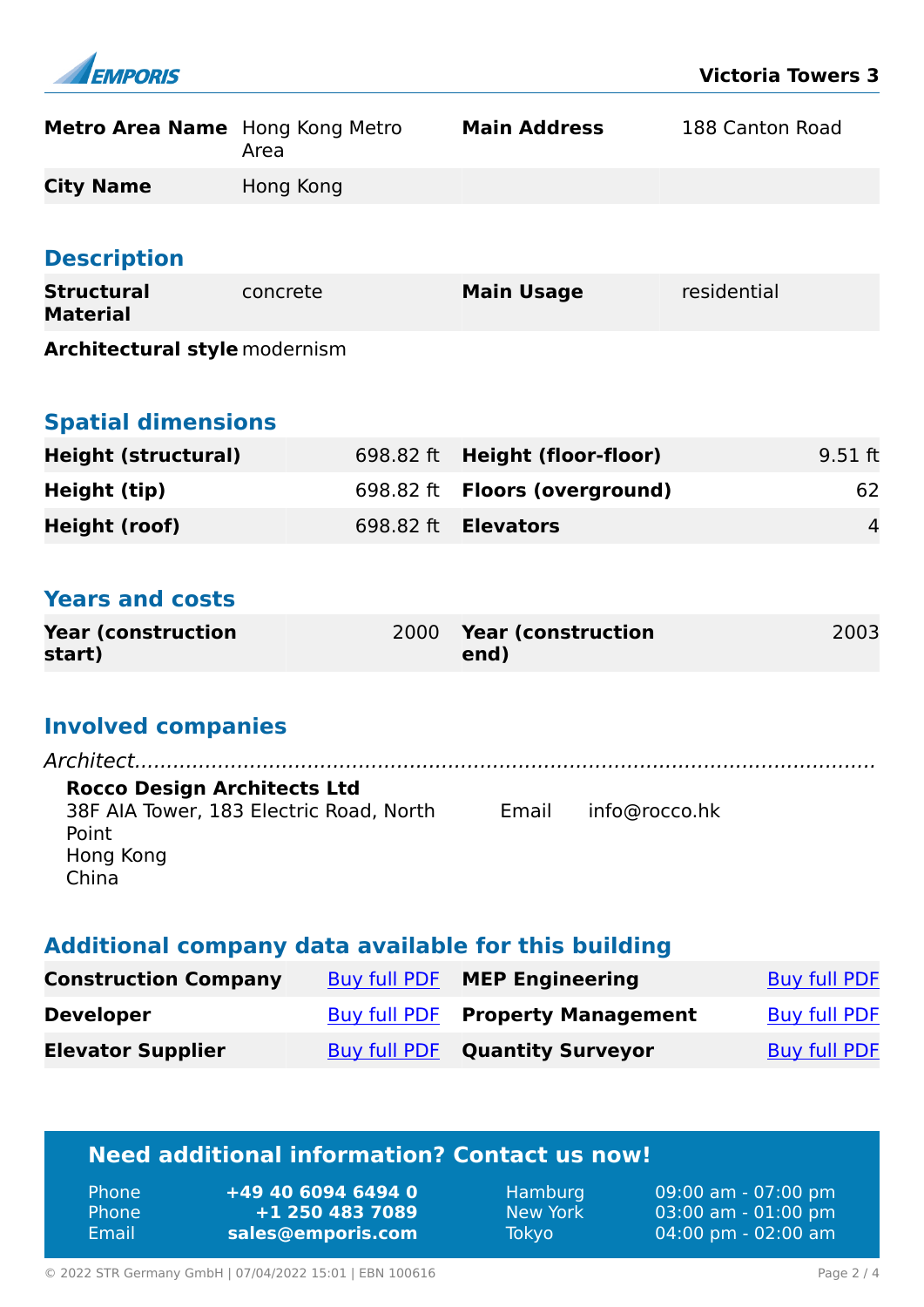

**Interior Designer** [Buy full PDF](https://www.emporis.com/buildings/100616/victoria-towers-3-hong-kong-china?buypdf=) Structural Engineering Buy full PDF

# **Need additional information? Contact us now!**

Phone **+49 40 6094 6494 0<br>
Phone <b>+1 250 483 7089** Phone **+1 250 483 7089** Email **<sales@emporis.com>**

Hamburg 09:00 am - 07:00 pm<br>New York 03:00 am - 01:00 pm New York 03:00 am - 01:00 pm<br>Tokyo 04:00 pm - 02:00 am 04:00 pm - 02:00 am